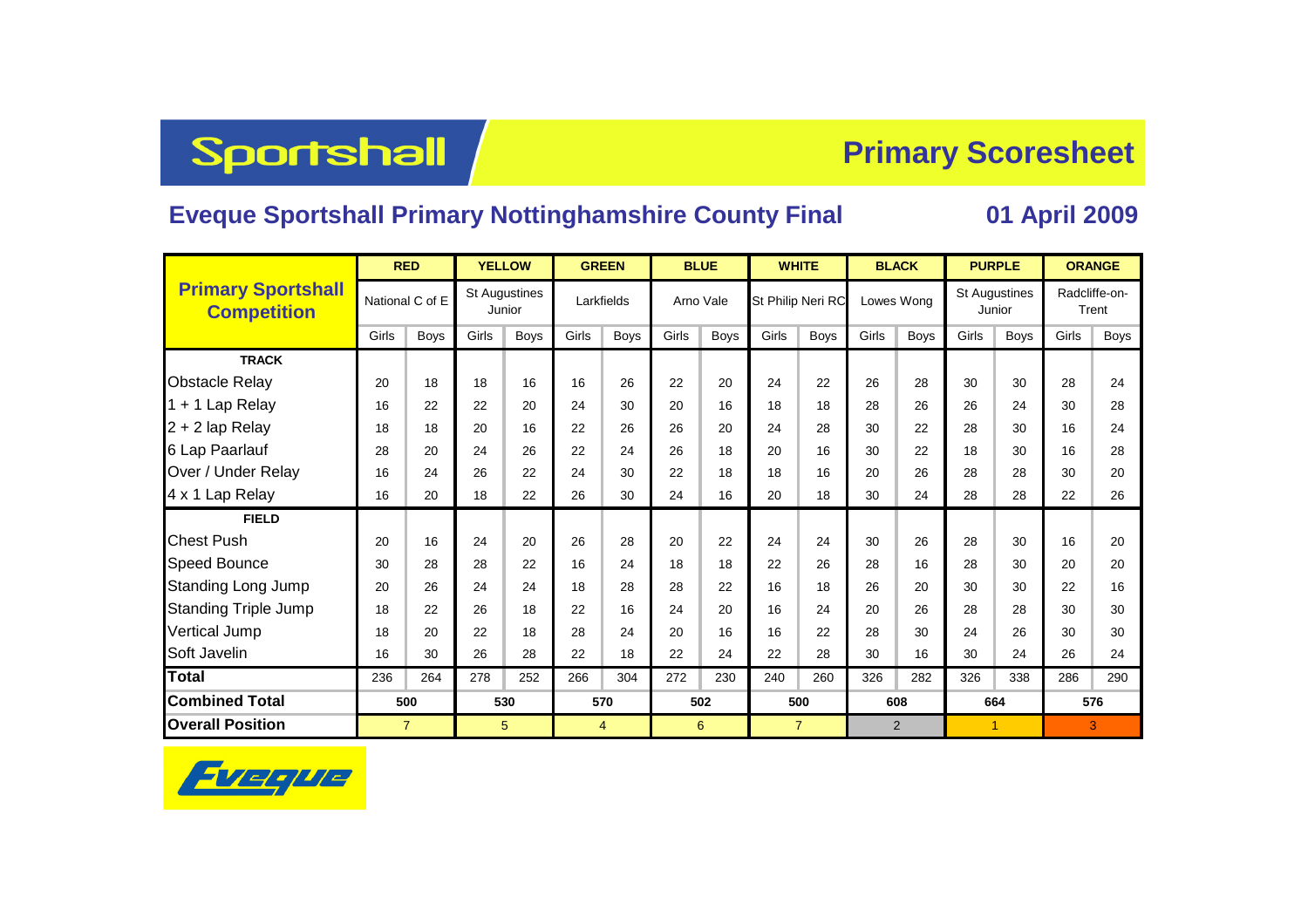



|               | <b>Girls</b><br><b>Obstacle Relay</b>   |                                  | 1 + 1 Lap Relay 2 + 2 Lap Relay |                     |                   |                                    |                    | 6 Lap Paarlauf     |                      | Over / Under<br>Relay   |                       | 4x1 Lap Relay                |                   | <b>Girls</b>  |                        |              | <b>Chest Push</b>    |                               | <b>Speed Bounce</b>  |                            | <b>Standing Long</b><br>Jump |                            | <b>Standing Triple</b><br>Jump |                            | <b>Vertical Jump</b> |                              | <b>Soft Javelin</b>  |                              |
|---------------|-----------------------------------------|----------------------------------|---------------------------------|---------------------|-------------------|------------------------------------|--------------------|--------------------|----------------------|-------------------------|-----------------------|------------------------------|-------------------|---------------|------------------------|--------------|----------------------|-------------------------------|----------------------|----------------------------|------------------------------|----------------------------|--------------------------------|----------------------------|----------------------|------------------------------|----------------------|------------------------------|
| Colour        | Team                                    | ੋ<br>ime (in secs) c<br>position | Points<br>l/ noition            | ᅙ<br>Time (in secs) | Position / Points | e (in secs)<br>position<br>ime (in | Points<br>sition / | ᅙ<br>e (in secs) o | Points<br>Position / | e (in secs)<br>position | Poin<br>$\frac{1}{6}$ | Time (in secs) c<br>position | Position / Points | Colour        | Team                   |              | Best<br>Performances | I Position<br>Points<br>Total | Best<br>Performances | Total / Position<br>Points | Best<br>Performances         | Total / Position<br>Points | Performance<br>Best            | Total / Position<br>Points | Best<br>Performances | Total / Position /<br>Points | Best<br>Performances | Total / Position /<br>Points |
|               | $\circ$                                 |                                  | 6                               |                     | 8                 |                                    | 7                  |                    | $\mathbf 2$          |                         | 8                     |                              | 8                 |               | ပ                      | -1           | 6.5                  | 16.75                         | 50                   | 148                        | 1.82                         | 4.74                       | 3.88                           | 13.27                      | 30                   | 97                           | 13                   | 32                           |
| <b>RED</b>    | National<br>of E<br>$\overline{\sigma}$ | 95.5                             |                                 | 31.3                |                   | 62.5                               |                    | 89.1               |                      | 89.3                    |                       | 61.4                         |                   | <b>RED</b>    | National<br>of E       | $\mathbf{2}$ | 4.5                  | 6                             | 50                   | 1                          | 1.42                         | 6                          | 5.03                           | 7                          | 34                   | 7                            | 9                    | 8                            |
|               |                                         |                                  | 20                              |                     | 16                |                                    | 18                 |                    | 28                   |                         | 16                    |                              | 16                |               |                        | 3            | 5.75                 | 20                            | 48                   | 30                         | 1.5                          | 20                         | 4.36                           | 18                         | 33                   | 18                           | 10                   | 16                           |
|               | Augustines<br>Junior                    |                                  | 7                               |                     | 5                 |                                    | 6                  |                    | 4                    | 78.3                    | 3<br>26               | 61                           | 7                 |               | Augustines             | 1            | 5.5                  | 17.25                         | 44                   | 142                        | 1.68                         | 5                          | 6.15                           | 15.68                      | 36                   | 100                          | 13                   | 42                           |
| <b>AELLOW</b> | ö                                       | 96.5                             |                                 | 30.7                |                   | 62                                 |                    | 91.3               |                      |                         |                       |                              |                   | <b>VELLOW</b> | <u>ioi</u> u           | $\mathbf{2}$ | 5.75                 | 4                             | 51                   | 2                          | 1.62                         | 4                          | 5.06                           | 3                          | 32                   | 5                            | 14                   | 3                            |
|               |                                         |                                  | 18                              |                     | 22                |                                    | 20                 |                    | 24                   |                         |                       |                              | 18                |               |                        | 3            | 6                    | 24                            | 47                   | 28                         | 1.7                          | 24                         | 4.47                           | 26                         | 32                   | 22                           | 15                   | 26                           |
| <b>GREEN</b>  | Larkfields                              |                                  | 8                               |                     | 4                 |                                    | 5                  |                    | 5                    |                         | 4<br>79.2             | 58.7                         | 3                 |               |                        | -1           | 5.75                 | 17.5                          | 47                   | 110                        | 1.52                         | 4.68                       | 5.46                           | 15.42                      | 43                   | 118                          | 14                   | 36                           |
|               |                                         | 100.8                            |                                 | 30.3                |                   | 60.8                               |                    | 94.6               |                      |                         |                       |                              | 26                | GREEN         | Larkfields             | $\mathbf{2}$ | 5.5                  | 3                             | 35                   | 8                          | 1.66                         | 7                          | 5.02                           | 5                          | 39                   | $\mathbf{2}$                 | 11                   | 5                            |
|               |                                         |                                  | 16                              |                     | 24                |                                    | 22                 |                    | 22                   |                         | 24                    |                              |                   |               |                        | 3            | 6.25                 | 26                            | 28                   | 16                         | 1.5                          | 18                         | 4.94                           | 22                         | 36                   | 28                           | 11                   | 22                           |
| <b>BLUE</b>   |                                         |                                  | 5                               |                     | 6                 |                                    | 3                  |                    | 3                    |                         | 5                     |                              | 4                 |               |                        | -1           | 5.75                 | 16.75                         | 27                   | 117                        | 1.82                         | 5.46                       | 5.6                            | 15.49                      | 35                   | 98                           | 12                   | 36                           |
|               | Arno Vale                               | 93.5                             |                                 | 31                  |                   | 59.7                               |                    | 90.2               |                      | 79.5                    |                       | 59.1                         |                   | <b>BLUE</b>   | Arno Vale              | $\mathbf{2}$ | 6                    | 6                             | 39                   | 7                          | 1.64                         | $\mathbf{2}$               | 4.95                           | 4                          | 32                   | 6                            | 13                   | 5                            |
|               |                                         |                                  | 22                              |                     | 20                |                                    | 26                 |                    | 26                   |                         | 22                    |                              | 24                |               |                        | 3            | 5                    | 20                            | 51                   | 18                         | 2                            | 28                         | 4.94                           | 24                         | 31                   | 20                           | 11                   | 22                           |
|               |                                         |                                  | 4                               |                     | 7                 |                                    | 4                  |                    | 6                    |                         | 7                     |                              | 6                 |               | St Philip<br>Neri RC   | -1           | 5.25                 | 17.25                         | 38                   | 131                        | 1.42                         | 4.66                       | 4.16                           | 12.76                      | 32                   | 95                           | 12                   | 36                           |
| <b>WHITE</b>  | St Philip<br>Neri RC                    | 90.9                             |                                 | 31.1                |                   | 60.4                               |                    | 95.2               |                      | 84.2                    |                       | 60.3                         |                   | <b>WHITE</b>  |                        | $\mathbf{2}$ | 5.75                 | 4                             | 45                   | 5                          | 1.72                         | 8                          | 4.42                           | 8                          | 33                   | 8                            | 12                   | 5                            |
|               |                                         |                                  | 24                              |                     | 18                |                                    | 24                 |                    | 20                   |                         | 18                    |                              | 20                |               |                        | 3            | 6.25                 | 24                            | 48                   | 22                         | 1.52                         | 16                         | 4.18                           | 16                         | 30                   | 16                           | 12                   | 22                           |
|               |                                         |                                  | 3                               | 28.9                | $\boldsymbol{2}$  |                                    | 1                  |                    | 1                    |                         | 6                     | 56.5                         |                   |               | Lowes<br>Wong          | -1           | 6.25                 | 18.5                          | 41                   | 142                        | 1.78                         | 5.4                        | 4.82                           | 14.45                      | 36                   | 118                          | 14                   | 49                           |
| <b>BLACK</b>  | Lowes<br>Wong                           | 90.2                             |                                 |                     |                   | 56.9                               |                    | 88.4               |                      | 81.6                    |                       |                              |                   | <b>BLACK</b>  |                        | $\mathbf{2}$ | 6                    | $\mathbf 1$                   | 49                   | 2                          | $\overline{2}$               | 3                          | 4.86                           | 6                          | 39                   | 2                            | 19                   | $\mathbf{1}$                 |
|               |                                         |                                  | 26                              |                     | 28                |                                    | 30                 |                    | 30                   |                         | 20                    |                              | 30                |               |                        | 3            | 6.25                 | 30                            | 52                   | 28                         | 1.62                         | 26                         | 4.77                           | 20                         | 43                   | 28                           | 16                   | 30                           |
|               | St<br>Augustines                        |                                  | $\mathbf 1$                     |                     | 3                 |                                    | $\mathbf{2}$       |                    | 7                    |                         | $\mathbf{2}$          |                              | 2                 |               | Augustines             | 1            | 6.5                  | 18                            | 44                   | 142                        | 1.86                         | 5.6                        | 5.23                           | 15.7                       | 37                   | 116                          | 16                   | 49                           |
| PURPLE        | Junior                                  | 89                               |                                 | 29.2                |                   | 59                                 |                    | 95.6               |                      | 77.2                    |                       | 57.9                         |                   | PURPLE        | Junior<br>ľй           | $\mathbf{2}$ | 7                    | $\mathbf{2}$                  | 52                   | $\mathbf{2}$               | 1.94                         | -1                         | 5.25                           | $\mathbf{2}$               | 36                   | 4                            | 20                   | $\mathbf{1}$                 |
|               |                                         |                                  | 30                              |                     | 26                |                                    | 28                 |                    | 18                   |                         | 28                    |                              | 28                |               |                        | 3            | 4.5                  | 28                            | 46                   | 28                         | 1.8                          | 30                         | 5.22                           | 28                         | 43                   | 24                           | 13                   | 30                           |
|               | Radcliffe-on                            |                                  | $\mathbf{2}$                    |                     | 1                 |                                    | 8                  |                    | 8                    |                         | 1                     |                              | 5                 | ORANGE        | Radcliffe-on-<br>Trent | -1           | 5.75                 | 16                            | 41                   | 120                        | 1.8                          | 4.88                       | 5.86                           | 16.15                      | 39                   | 120                          | 17                   | 42                           |
| ORANGE        | Trent                                   | 89.9                             |                                 | 28.6                |                   | 62.8                               |                    | 96                 |                      | 75.9                    |                       | 59.8                         |                   |               |                        | $\mathbf{2}$ | 5.25                 | 8                             | 34                   | 6                          | 1.52                         | 5                          | 5.78                           | -1                         | 34                   | $\mathbf 1$                  | 12                   | 3                            |
|               |                                         |                                  | 28                              |                     | 30                |                                    | 16                 |                    | 16                   |                         | 30                    |                              | 22                |               |                        | 3            | 5                    | 16                            | 45                   | 20                         | 1.56                         | 22                         | 4.51                           | 30                         | 47                   | 30                           | 13                   | 26                           |